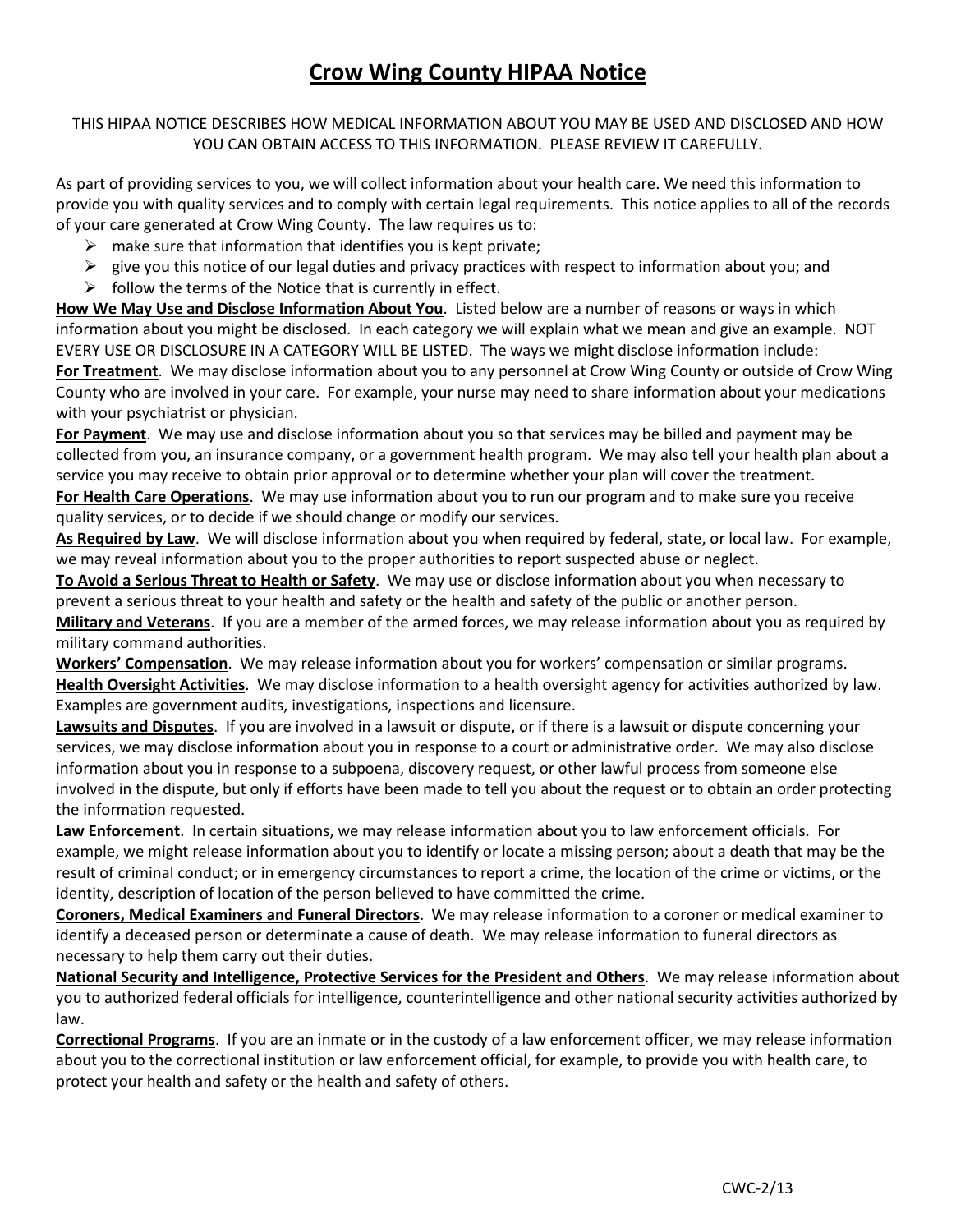### **Your Rights Regarding Information About You (you have the following rights:)**

**To Inspect and Copy Your Crow Wing County Medical Record(s)**. Usually, this includes medical and billing records, but may exclude psychotherapy notes. To inspect and copy information in your record, you must submit your request in writing to your worker or State Director or HIPAA Privacy Officer. We may charge a fee for the costs of copying, mailing or other costs related to your request. In very limited circumstances, we may deny your request. If we deny your request, you may ask that the denial be reviewed. Another licensed health care professional of Crow Wing County's choice will review your request for review.

**To Amend Your Records**. If the information we have about you is incorrect or incomplete, you may make a written request to the HIPAA Privacy Officer to amend the information. You must include a reason that supports your request. We may deny your request if it is not in writing or does not include a reason to support the request. We may also deny your request if you ask us to amend information that:

- $\triangleright$  was not created by us, unless the person or entity that created the information is no longer available to make the amendment;
- $\triangleright$  is not part of the information kept in our file;
- $\triangleright$  is not part of the information you would be permitted to inspect and copy or
- $\triangleright$  we believe the information is accurate and complete.

If you disagree with the denial, you may submit a statement of disagreement. If you request an amendment to your record, we will include your request in the record, whether the amendment is accepted or not.

**To Receive an Accounting of Disclosures**. We will keep a log of disclosures made on or after April 14, 2003, other than disclosures for treatment, billing or health care operations. You have the right to request the list of disclosures. You must submit a written request to the HIPAA Privacy Officer. The request may not cover more than a six-year period.

**To Request Restrictions**. You may request a restriction on the disclosure of information about you for treatment, payment or health care operations. Your request must be in writing and made to the HIPAA Privacy Officer. Your request must tell us 1) what information you want to limit; 2) whether you want to limit our use, our disclosure or both; and 3) to whom you want the limit to apply. For example, you could ask that we not use or disclose information to a certain person about services you've received. We do not have to agree to your request. If we do agree, we will comply with your request unless the information is needed to provide you emergency treatment.

**To Request Alternative Ways to Communicate**. You may request that we communicate with you about your services in a certain way or at a certain location. For example you can ask that we contact you only at work, or only by mail. Your request must be in writing, must tell us how you would like us to communicate with you, and it must be and sent to the HIPAA Privacy Officer. We will accommodate all reasonable requests.

**To Receive a Paper Copy or Electronic Copy of this Notice**. You have the right to receive a paper copy or an electronic copy of this notice. You may request either a paper or an electronic notice from the HIPAA Privacy Officer.

**Additional Rights Under State Law**. State privacy laws may provide additional privacy protections. Any such protections will be listed in our Tennessen Notice.

**Changes to this Notice.** We may change this notice in the future. We can make the revised or changed notice effect for information we already have about you as well as any information we have in the future.

**Complaints.** If you believe your privacy rights have been violated, you may file a complaint with our HIPAA Privacy Officer or with the Secretary of Health and Human Services. All complaints must be in writing.

**We will not retaliate against you for filing a complaint.** 

### **Privacy Officer**

Crow Wing County County Administrator's Office 326 Laurel St. Brainerd, MN 56401 Phone: (218)824-1055

### **Office of Civil Rights**

Medical Privacy, Complaint Division U.S. Department of Health and Human Services 200 Independence Avenue, SW, HHH Building, Room 509H Washington, D.C. 20201 Phone: (866)627-7748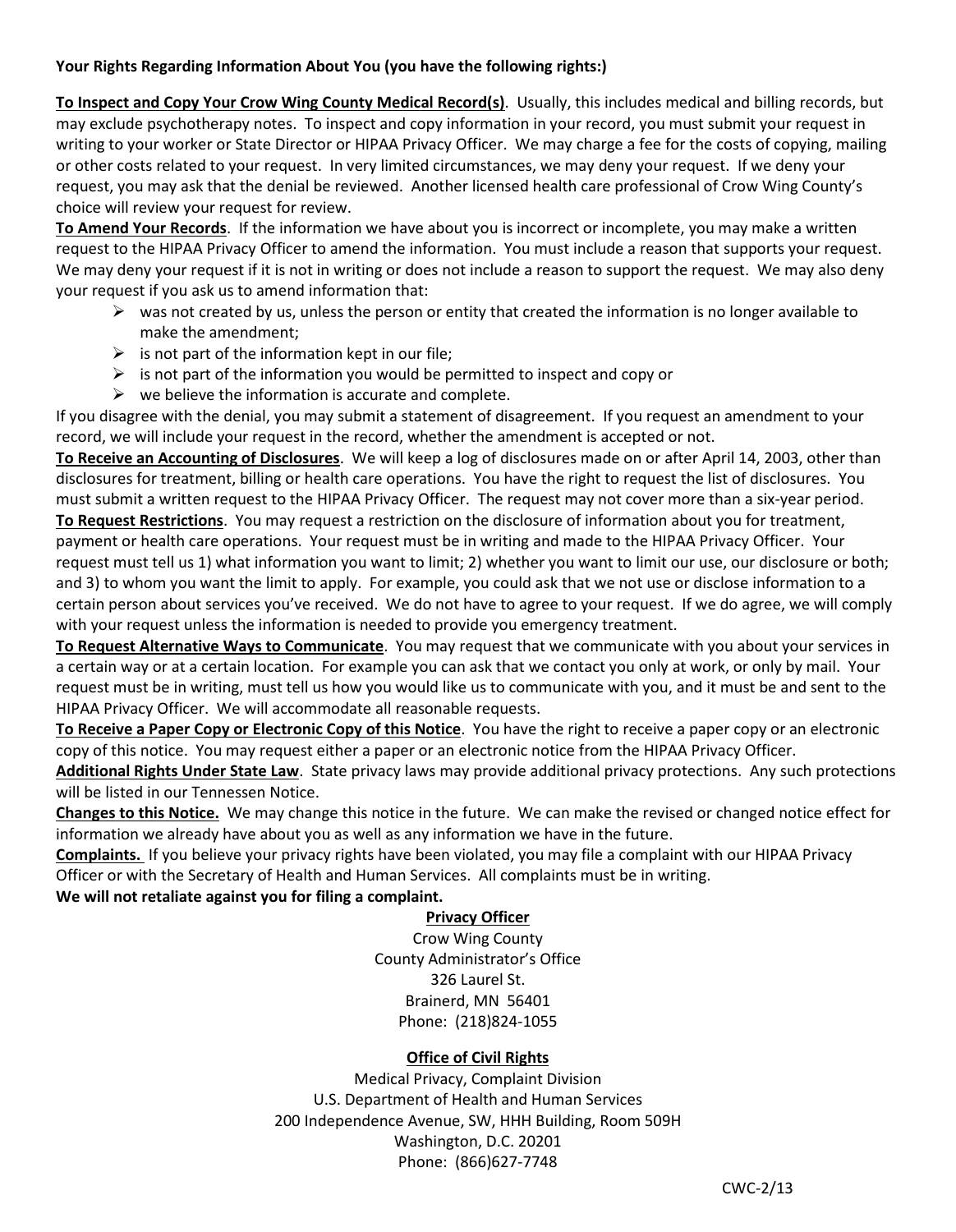# **Crow Wing County Privacy Rights (THE TENNESSEN NOTICE)**

## **YOU HAVE THE RIGHT TO PRIVACY**

The Minnesota Government Data Practices Act aids in protecting your right to privacy. You have the right to know that most of the information we collect about you is private. That *means you and the government agencies that need* the *information can see it; others cannot.* We can take statistics and other anonymous data from information we collect. This is public and open to anyone, but it will not identify you in any way. In a few cases, information we collect is confidential. Confidential Data is not open to anyone (not even you), except the *government agencies that need it.* Data *in this category* deals *with* adoption, *investigations,* some medical data, and the names of reporters of abuse and neglect.

### **Purpose of Information**

The information we ask you to provide will help determine whether you are eligible for Social *Services.* It will enable *us to collect*  federal *or state funds. We can* determine *which services* are appropriate and make referrals. We can then develop treatment plans, and evaluate and audit programs.

You are not legally required to provide information and may refuse to do so. If you choose not to give information, you will probably not be able to receive the services for which you are applying.

### **Riqht to Access to Your Records**

**Access By You**—you can see all records about yourself. You can see your file by going to the Social Services office and asking. It may take a few days, but 10 working days is the longest *you* will *have to wait. You may ask for copies. Each page copied* will *cost 25 cents. You may* also give other people permission to see your records.

**Access By Others**—We may give information about you to other agencies, if they need it for investigations or to help you or help us help you. This does not mean we always share information about you with these people. It only says that the law says we may share some information sometimes. We may share information with the following agencies:

- Minnesota Department of Human Services
- Anyone under contract with the Minnesota Department of Human Services or U.S. Department of Health and Human Services Other County Social Service Agencies Mental Health Centers
- State Hospitals or Nursing Homes
- Ombudsman for Mental Health and Mental Retardation
- Insurance Company to check benefits
- Hospital if you, a friend, or relative has an emergency and someone needs to be contacted County Welfare Board
- Others who may pay for your care
- County Attorney, Attorney General, or other Law Enforcement Officials, and the Court system if your case is referred for investigation or prosecution
- State and federal auditors
- Your guardian
- Local and state health departments
- Employees or volunteers of this agency who need the information to do their jobs Child or adult protection teams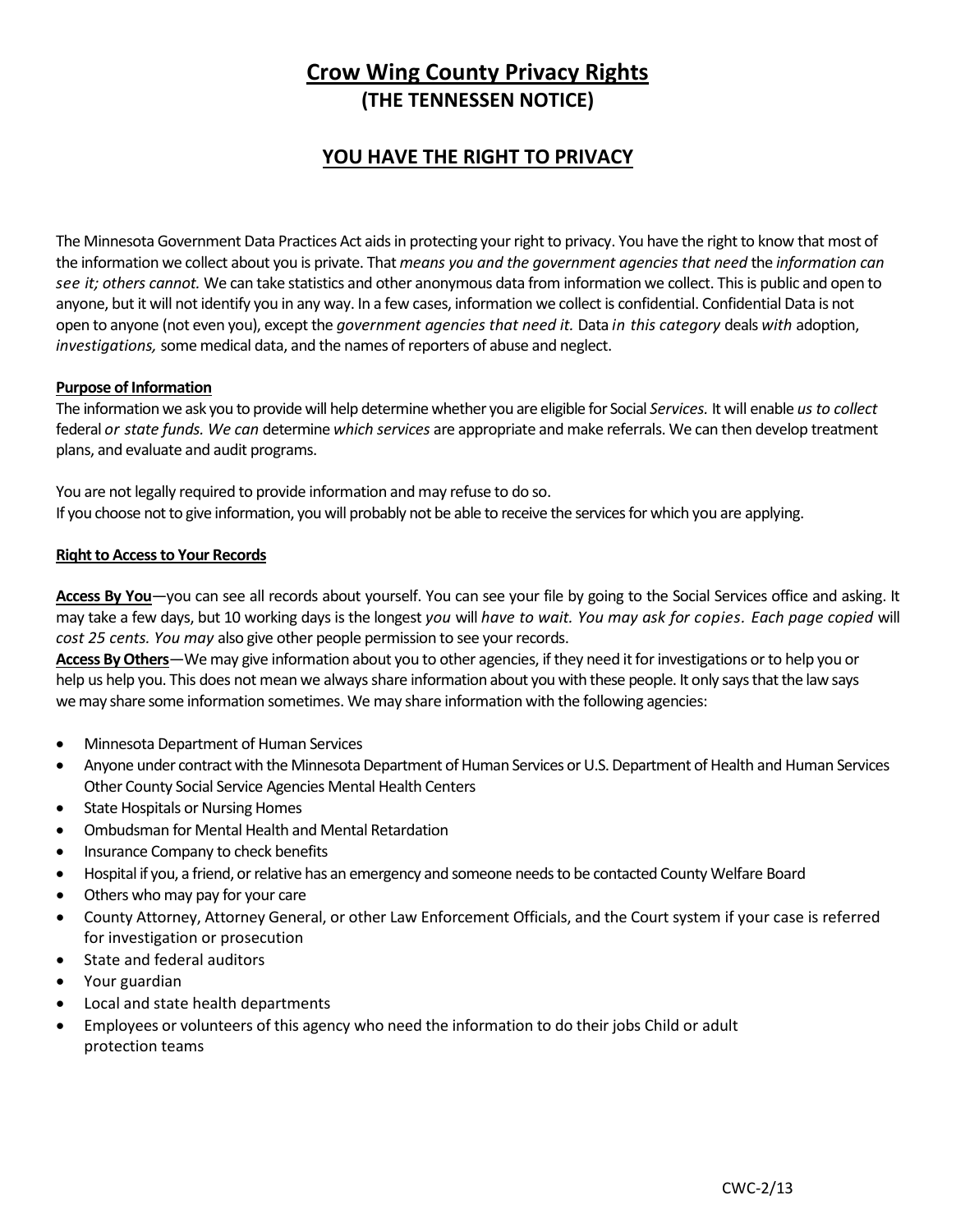# **Crow Wing County Appeal Rights**

## **YOU HAVE THE RIGHT TO APPEAL**

 **Appeal rights.** You have the right to appeal if the county denies, reduces, suspends or terminates social services or if you or your authorized representative do not agree with the services identified in your service plan. To start an appeal, send a very short letter saying you want to appeal to:

| Write:                                 | Call:     |                          |
|----------------------------------------|-----------|--------------------------|
| Minnesota Department of Human Services | Metro:    | $(651)$ 431-3600 (Voice) |
| Appeals Office                         | Outstate: | $(800)$ 657-3510         |
| PO Box 64941                           | TTY:      | (800) 627-3529           |
| St. Paul, MN 55164-0941                | Fax:      | $(651)$ 431-7523         |

The Appeals Office will hold a hearing and allow you and/or your authorized representative and the county to explain their positions. Shortly after the hearing the Appeals Office will issue a written decision, outlining the facts in your case and determining if the county has acted correctly.

 **Your right to file a complaint.** If you feel the county or the Minnesota Department of Human Services treated you differently in the handling of your public assistance application or benefits because of race, color, national origin, political beliefs, religion, creed, sex, sexual orientation, public assistance status, age, or disability, including physical access to government buildings, you may file a complaint with your county agency or any of the following agencies:

### Minnesota Department of Human Services Office for Equal Opportunity PO BOX 64997 St. Paul, MN 55614-0997 (651) 431-3040 (Voice) (866) 786-3945 (TTY)

Minnesota Department of Human Rights 190 East 5<sup>th</sup> St., Suite 700 St. Paul, MN 55101 (800) 657-3704 (Voice) (651) 296-1283 (TTY)

U.S. Department of Health and Human Services Office of Civil Rights, Region V 233 N. Michigan Avenue, Suite 240 Chicago, IL 60601 (312) 866-2359 (Voice) (312) 353-5693 (TTY)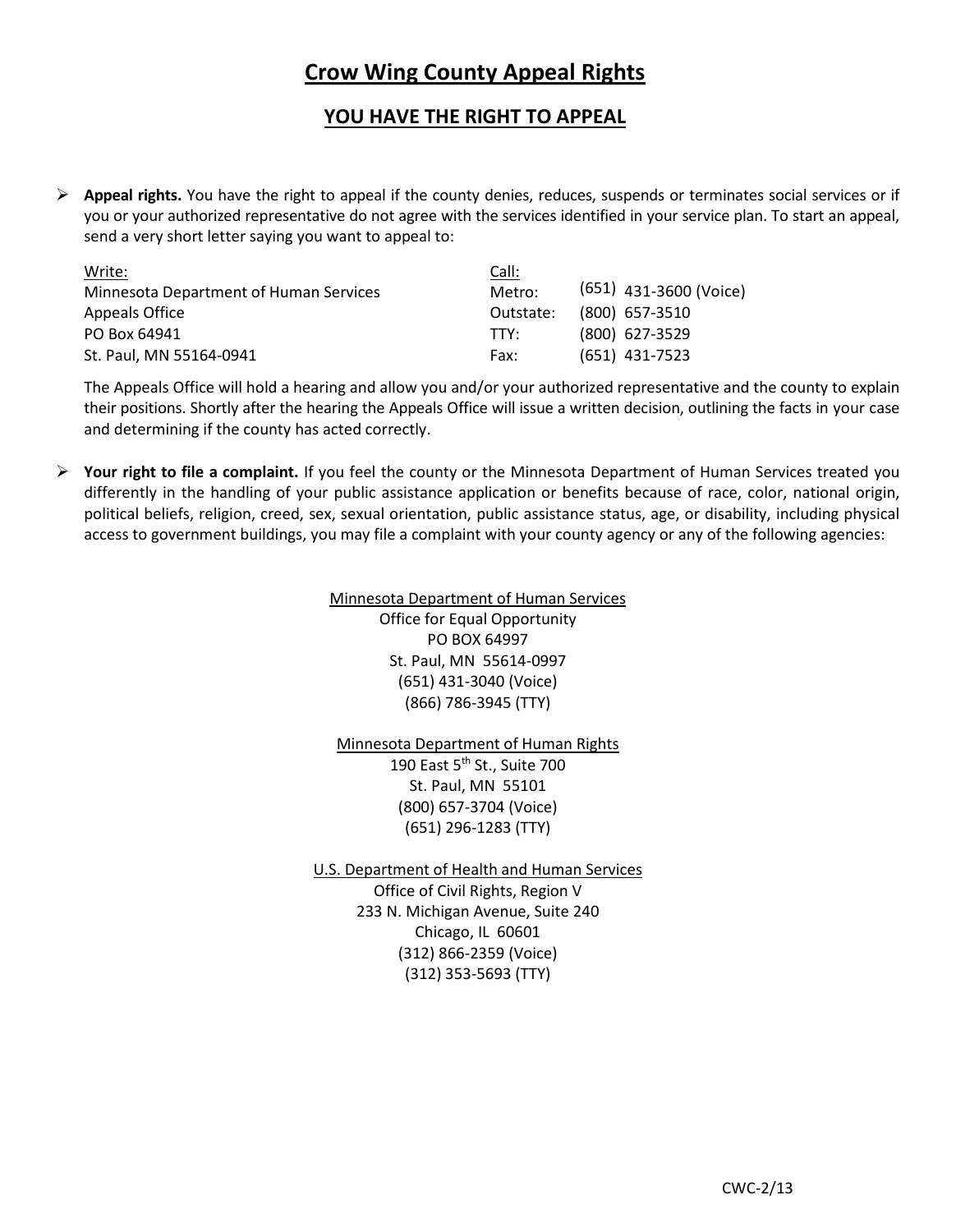# ACKNOWLEDGEMENT

I received a copy of Crow Wing County's HIPAA/Privacy Notice. I have had an opportunity to review it and to ask questions.

I understand that by submitting a written request, that I may receive a copy of my file; request an amendment to my file; request alternative communication methods; request limited distribution of information in my file; or obtain an accounting of disclosures.

Consumer's Name **consumer's Name** 

Consumer's Signature\_\_\_\_\_\_\_\_\_\_\_\_\_\_\_\_\_\_\_\_\_\_\_\_\_\_\_\_\_\_\_\_\_\_\_\_\_\_\_\_\_\_\_\_ Date \_\_\_\_\_\_\_\_\_\_\_\_\_\_\_\_\_\_\_\_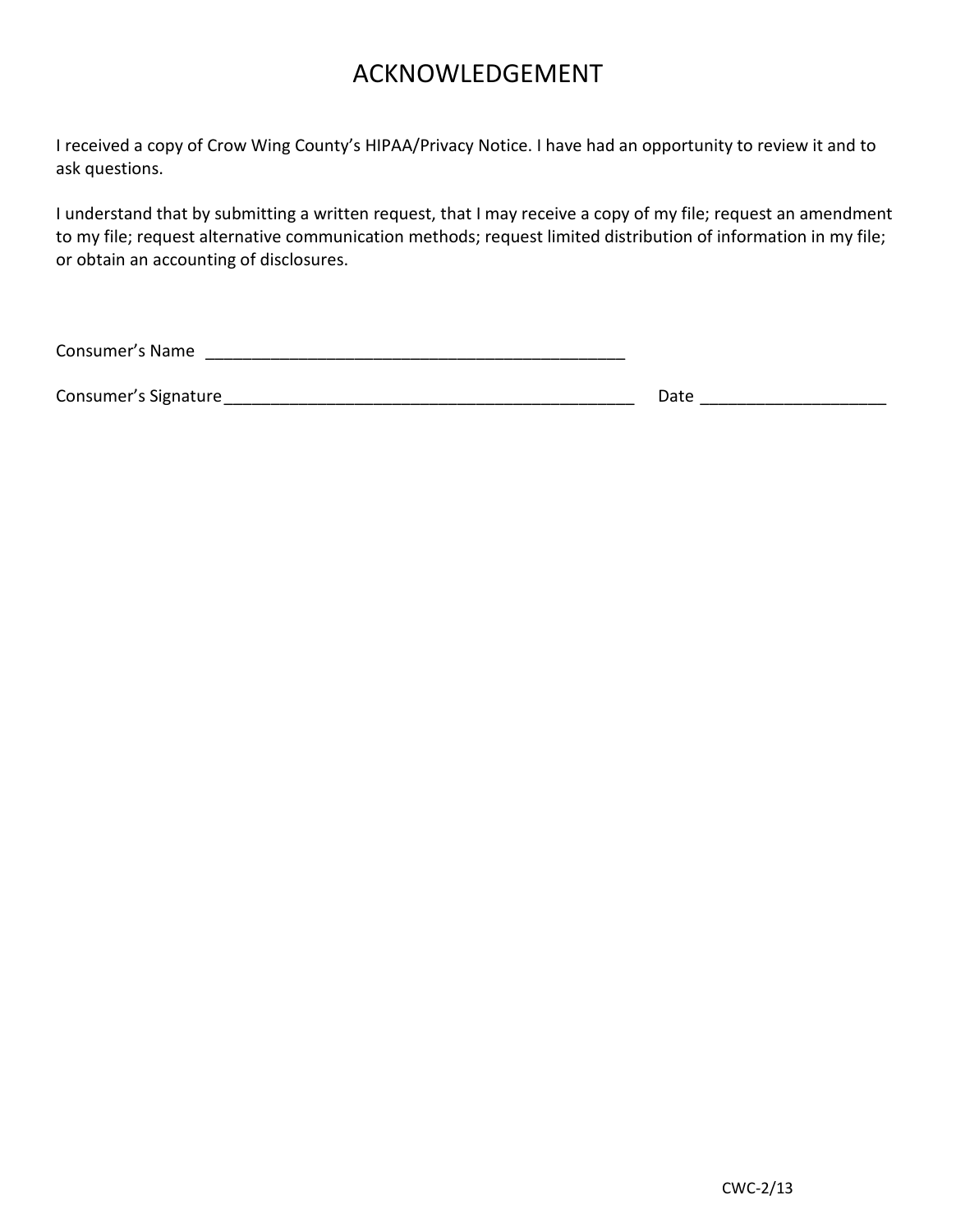| <b>Services</b>              | <b>Phone Numbers</b> |                                   |                           |
|------------------------------|----------------------|-----------------------------------|---------------------------|
| Administrative               | (218) 824-1140       |                                   | <b>COMMUNITY SERVICES</b> |
| Child Support                | (218) 824-1260       |                                   | 204 LAUREL ST.            |
| <b>Community Corrections</b> | (218) 824-1135       | <b>CROW WING</b>                  | P.O. Box 686              |
| <b>Health Services</b>       | (218) 824-1080       | <b>COUNTY</b><br><b>MINNESOTA</b> | BRAINERD, MN 56401        |
| Income Maintenance           | (218) 824-1250       |                                   | WWW.CROWWING.US           |
| Social Services              | (218) 824-1140       |                                   | FAX (218) 824-1305        |
| Toll free                    | (888) 772-8211       |                                   | EMAIL CWCSS@CROWWING.US   |
|                              |                      |                                   |                           |

**MISSION: WORKING TOGETHER TO STRENGTHEN OUR COMMUNITY**

# **Community Services Referral for AMH/SUD**

CWC-1062 08/19

| Date: ____________             |                                   |  |
|--------------------------------|-----------------------------------|--|
| <b>Client Information</b>      |                                   |  |
|                                | Date of Birth: __________________ |  |
|                                | SSN: __________________           |  |
|                                |                                   |  |
|                                |                                   |  |
| Phone: _______________________ |                                   |  |

## **What is the current need/request from Crow Wing County Community Services?**

| $\mathbb{R}^n$ | Mental Health Case Management (TCM)                                                              |
|----------------|--------------------------------------------------------------------------------------------------|
|                | $\Box$ Substance Use Disorder - Treatment/Care Coordination                                      |
|                | $\Box$ Consolidated Funding for CD Treatment needed - CCTDF – Please fill out last section also. |
|                | Homeless, Assistance with Housing and/or Housing Search                                          |
|                | $\Box$ Assistance with other Community Referrals                                                 |
|                | Other:                                                                                           |

Please briefly describe specific needs:

|                             | PMI/MA#: _____________________ County of Financial Responsibility: ______________ | PMAP: __________________  |
|-----------------------------|-----------------------------------------------------------------------------------|---------------------------|
|                             |                                                                                   |                           |
|                             |                                                                                   |                           |
|                             |                                                                                   |                           |
|                             |                                                                                   |                           |
| Do you have a               |                                                                                   |                           |
| Social Worker Social Mullet |                                                                                   |                           |
|                             |                                                                                   | Phone: __________________ |
| $\Box$ Probation Officer    |                                                                                   |                           |
|                             |                                                                                   |                           |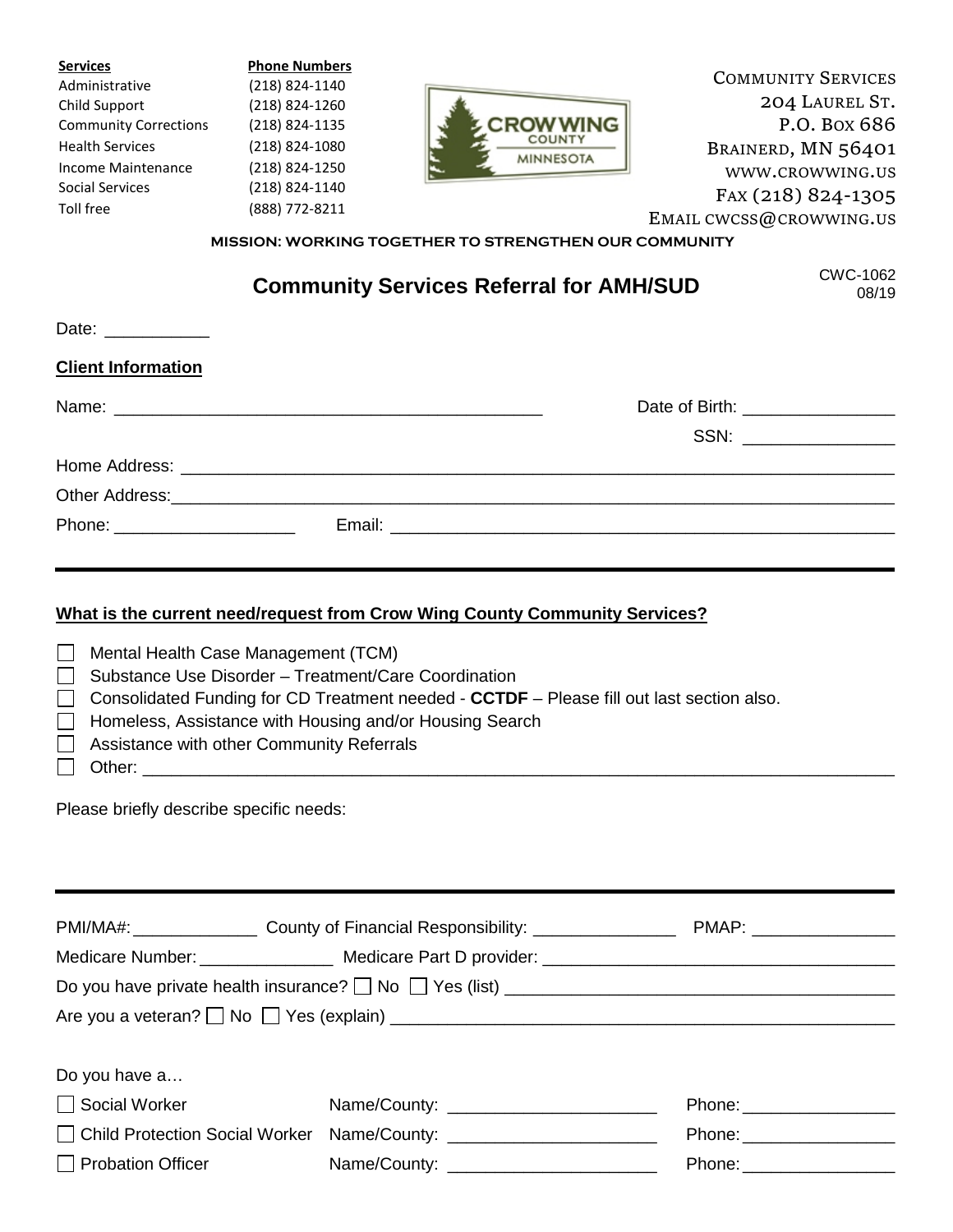## **Other Community Mental Health Supports (i.e Psychiatrist, ARMHS, etc.)**

## **Alcohol/Drug**

Diagnoses:

| Drug of choice:                                        | Date of last use: |
|--------------------------------------------------------|-------------------|
| Date of last assessment and which agency completed it: |                   |

### **Medical**

Medical Diagnoses/Health Problems:

Have you Been Diagnosed with Any infectious Diseases:

Medication List:

| <b>Transportation</b> |  |
|-----------------------|--|
|                       |  |
| <b>Financial</b>      |  |
|                       |  |
|                       |  |
|                       |  |
|                       |  |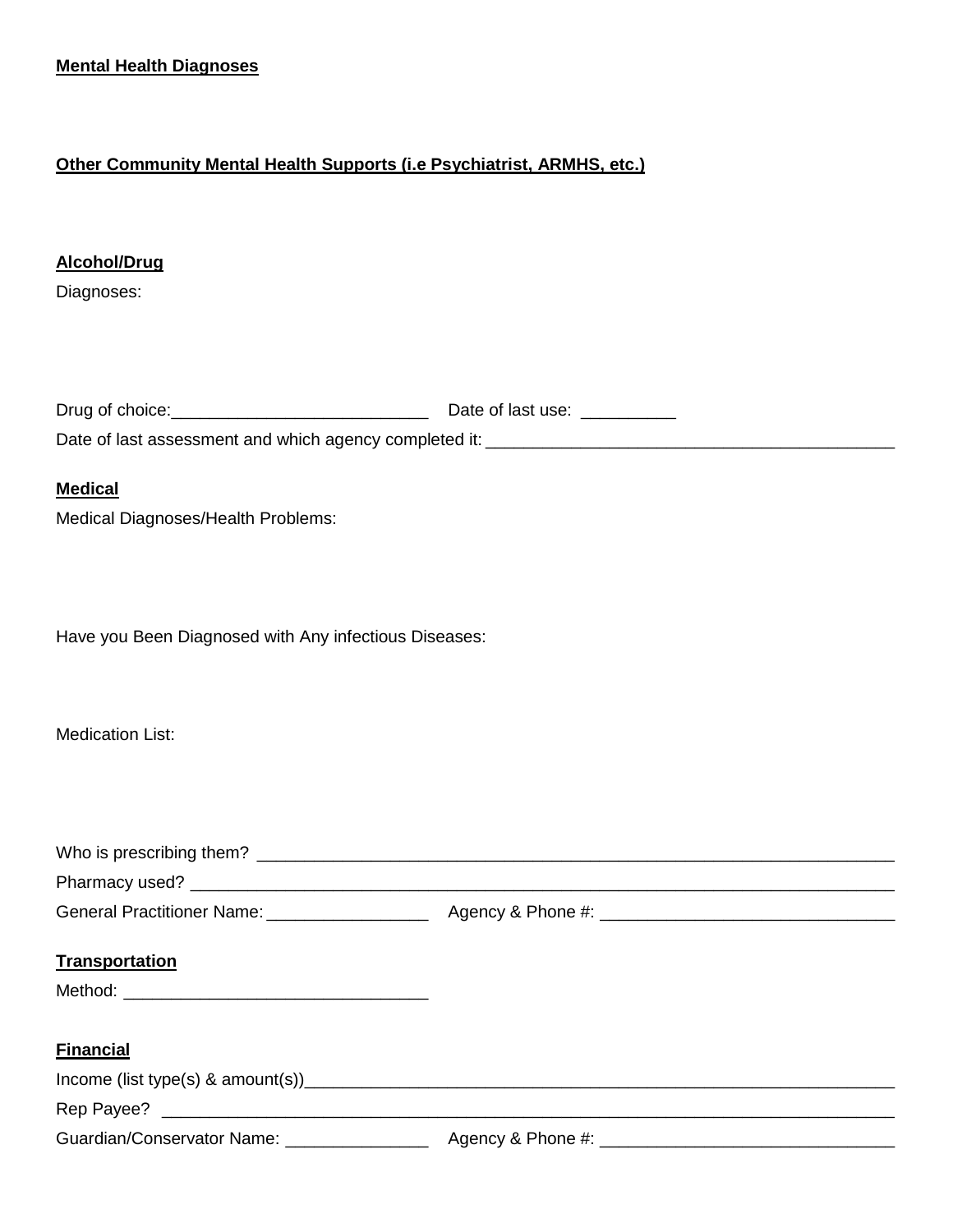|    | Please attach any applicable information to referral. (i.e. med list, ROI, applicable assessment, etc.)         |            |                 |
|----|-----------------------------------------------------------------------------------------------------------------|------------|-----------------|
|    | <b>FOR CCDTF ONLY</b>                                                                                           |            |                 |
|    | Marital Status: Single<br><b>Married</b><br>$\Box$ Separated                                                    | Widowed    | <b>Divorced</b> |
|    | Who do you live with? (i.e. parents, spouse, biological children).                                              |            |                 |
|    | *Please do not include unmarried partners or their children.                                                    |            |                 |
|    |                                                                                                                 |            |                 |
|    | Race: _________________________                                                                                 |            |                 |
|    | Income (Please provide the two most recent proofs of income at the time of assessment, if applicable)           | How often? |                 |
|    | Do you and/or your spouse receive income? $\Box$ No $\Box$ Yes<br>1. Employment (hourly, salary, or by the day) |            | How much?       |
|    | 2. Tips                                                                                                         |            |                 |
| 3. | Commission                                                                                                      |            |                 |
|    | 4. General Assistance (GA)                                                                                      |            |                 |
| 5. | SSI, Social Security, or Disability                                                                             |            |                 |
| 6. | <b>Child Support (received)</b>                                                                                 |            |                 |
| 7. | Other income                                                                                                    |            |                 |
| 8. | Total from above                                                                                                |            |                 |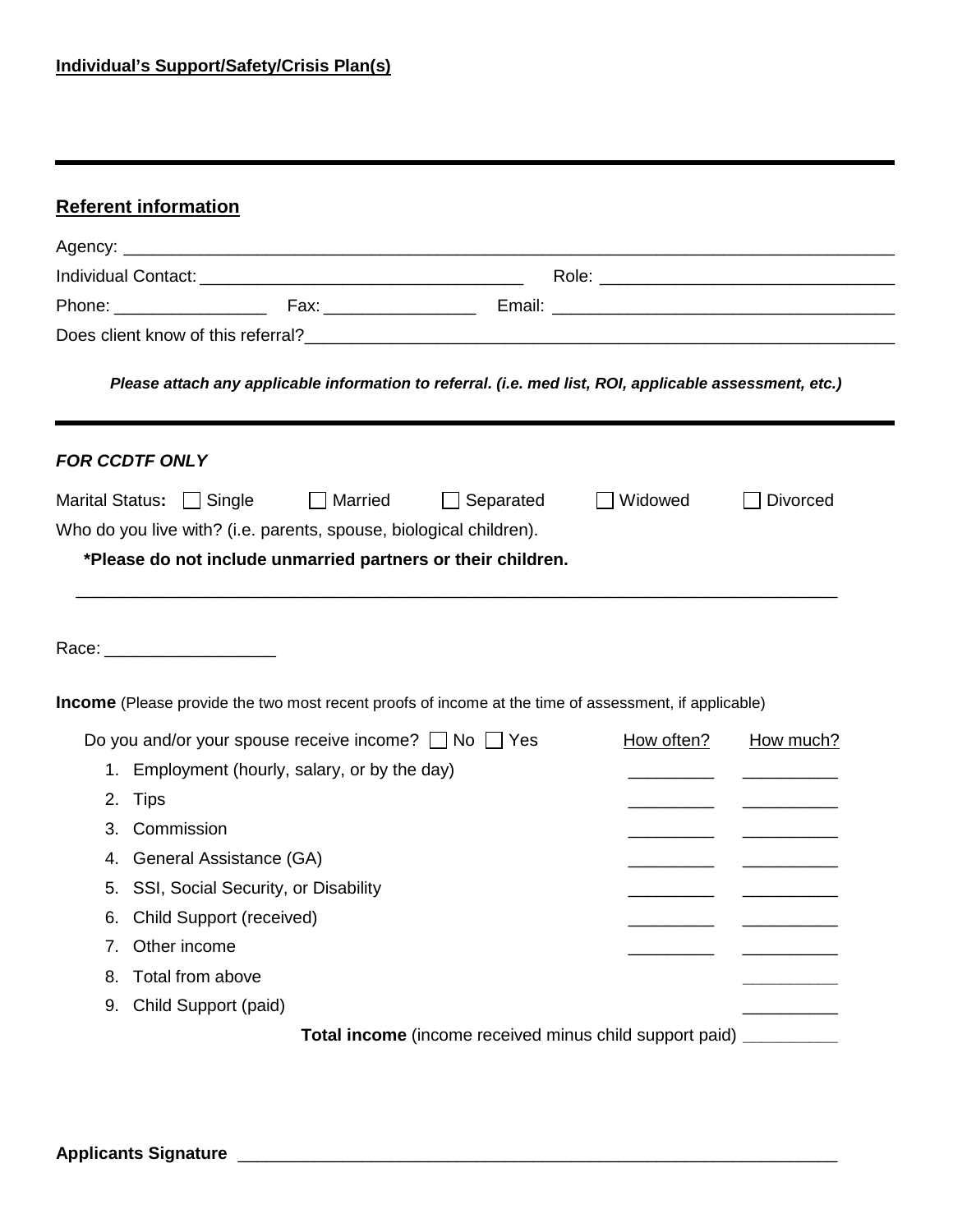## **COMPREHENSIVE ASSESSMENT SUMMARY**

#### **Recommendations DATE:**

### **CLIENT NAME:**

**DOB:**

**Referral:**

### **Dimension 1 - acute intoxication/withdrawal potential:**

Consider the client's ability to cope with withdrawal symptoms and current state of intoxication.

Severity Rating Narrative supporting risk description:

### **Dimension 2 - biomedical conditions and complications:**

Consider the degree to which any physical disorder would interfere with treatment for substance abuse, and the client's ability to tolerate any related discomfort; determine the impact of continued chemical use on the unborn child ifthe client is pregnant.

Severity Rating Narrative supporting risk description:

#### **Dimension 3 - emotional, behavioral, and cognitive conditions and complications:**

Determine the degree to which any condition or complications are likely to interfere with treatment for substance abuse or with functioning in significant life areas and the likelihood of risk of harm to self or others.

Severity Rating GAINS: SS Score: Narrative supporting risk description:

#### **Dimension 4 - readiness for change**

Consider the amount of support and encouragement necessary to keep the client involved in treatment.

Severity Rating Narrative supporting risk description:

### **Dimension 5 - relapse, continued use, and continued problem potential:**

Consider the degree to which the client recognizes relapse issues and has the skills to prevent relapse of either substance use or mental health problems.

Severity Rating Narrative supporting risk description:

#### **Dimension 6 - recovery environment:**

Consider the degree to which key areas of the client's life are supportive of our antagonistic to treatment participation and recovery.

Severity Rating Narrative supporting risk description:

Does the client meet DSM criteria for substance use disorder:

#### **DSM-V Criteria for Substance Abuse**

#### **Instructions**

Determine whether the client currently meets the criteria for a Substance Use Disorder using the diagnostic criteria in the DSM-V, pp. 481-589. Current means during the most recent 12 months outside a facility that controls access to substances.

| Category of substance        | <b>Severity</b>                                    | <b>ICD-10 Code/DSM V Code</b>                                                    |
|------------------------------|----------------------------------------------------|----------------------------------------------------------------------------------|
| $\Box$ Alcohol Use Disorder  | $\Box$ Mild<br>$\square$ Moderate<br>$\Box$ Severe | $\Box$ (F10.10) (305.00)<br>$\Box$ (F10.20) (303.90)<br>$\Box$ (F10.20) (303.90) |
| $\Box$ Cannabis Use Disorder | $\Box$ Mild                                        | $\Box$ (F12.10) (305.20)                                                         |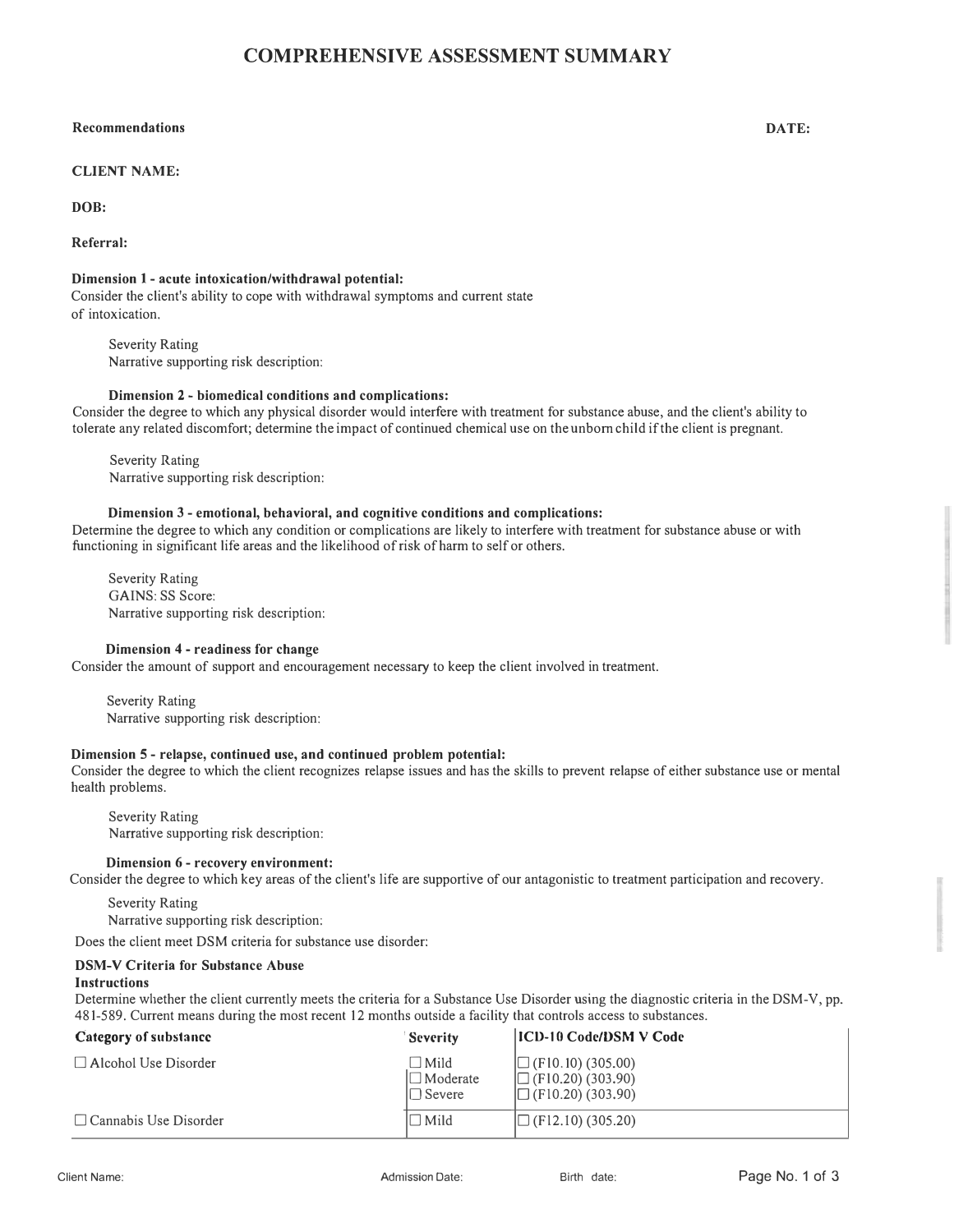|                                                       | $\Box$ Moderate<br>$\Box$ Severe                | $\Box$ (F12.20) (304.30)<br>$\Box$ (F12.20) (304.30)                                                                                               |
|-------------------------------------------------------|-------------------------------------------------|----------------------------------------------------------------------------------------------------------------------------------------------------|
| $\Box$ Hallucinogen Use Disorder                      | $\Box$ Mild<br>$\Box$ Moderate<br>$\Box$ Severe | $\Box$ (F16.10) (305.30)<br>$\Box$ (F16.20) (304.50)<br>$\Box$ (F16.20) (304.50)                                                                   |
| $\Box$ Inhalant Use Disorder                          | $\Box$ Mild<br>$\Box$ Moderate<br>$\Box$ Severe | $\Box$ (F18.10) (305.90)<br>$\Box$ (F18.20) (304.60)<br>$\Box$ (F18.20) (304.60)                                                                   |
| $\Box$ Opioid Use Disorder                            | $\Box$ Mild<br>$\Box$ Moderate<br>$\Box$ Severe | $\Box$ (F11.10) (305.50)<br>$\Box$ (F11.20) (304.00)<br>$\Box$ (F11.20) (304.00)                                                                   |
| $\Box$ Sedative, Hypnotic, or Anxiolytic Use Disorder | $\Box$ Mild<br>$\Box$ Moderate<br>$\Box$ Severe | $\Box$ (F13.10) (305.40)<br>$\Box$ (F13.20) (304.10)<br>$\Box$ (F13.20) (304.10)                                                                   |
| $\Box$ Stimulant Related Disorders                    | $\Box$ Mild                                     | $\Box$ (F15.10) (305.70) Amphetamine type substance<br>$\Box$ (F14.10) (305.60) Cocaine<br>$\Box$ (F15.10) (305.70) Other or unspecified stimulant |
|                                                       | $\Box$ Moderate                                 | $\Box$ (F15.20) (304.40) Amphetamine type substance<br>$\Box$ (F14.20) (304.20) Cocaine<br>$\Box$ (F15.20) (304.40) Other or unspecified stimulant |
|                                                       | $\Box$ Severe                                   | $\Box$ (F15.20) (304.40) Amphetamine type substance<br>$\Box$ (F14.20) (304.20) Cocaine<br>$\Box$ (F15.20) (304.40) Other or unspecified stimulant |
| $\Box$ Tobacco use Disorder                           | $\Box$ Mild<br>$\Box$ Moderate<br>$\Box$ Severe | $\Box$ (Z72.0) (305.1)<br>$\Box$ (F17.200) (305.1)<br>$\Box$ (F17.200) (305.1)                                                                     |
| $\Box$ Other (or unknown) Substance Use Disorder      | $\Box$ Mild<br>$\Box$ Moderate<br>$\Box$ Severe | $\Box$ (F19.10) (305.90)<br>$\Box$ (F19.20) (304.90)<br>$\Box$ (F19.20) (304.90)                                                                   |

#### **Substance Use Disorder Diagnostic Criteria Documentation in the Assessment**

A. A problematic pattern of use leading to clinically significant impairment or distress, as manifested by at least two of the following, occurring within a 12-month period:

### *Check all that apply*

- $\Box$  1. Substance is often taken in larger amounts or over a longer period than was intended.
- $\Box$  2. There is a persistent desire or unsuccessful efforts to cut down or control substance use.
- 3. A great deal of time is spent in activities necessary to obtain substances, use substances, or recover from its effects.
- □ 4. Craving, or a strong desire or urge to use substances.
- $\Box$  5. Recurrent substance use resulting in a failure to fulfill major role obligations at work, school, or home.
- $\Box$  6. Continued substance use despite having persistent or recurrent social or interpersonal problems caused or exacerbated by the effects of substance use.
- $\Box$  7. Important social, occupational, or recreational activities are given up or reduced because of substance use.
- □ 8. Recurrent substance use in situations is which it is physically hazardous.
- 9. Substance use is continued despite knowledge of having a persistent or recurrent physical or psychological problem that is likely to have been caused or exacerbated by substance use.
- 10. Tolerance, as defined by either of the following:
- D a. A need for markedly increased amounts of substance to achieve intoxication or desired effect.
- $\Box$  b. A markedly diminished effect with continued use of the same amount of a substance.
- 11. Withdrawal, as manifested by either of the following: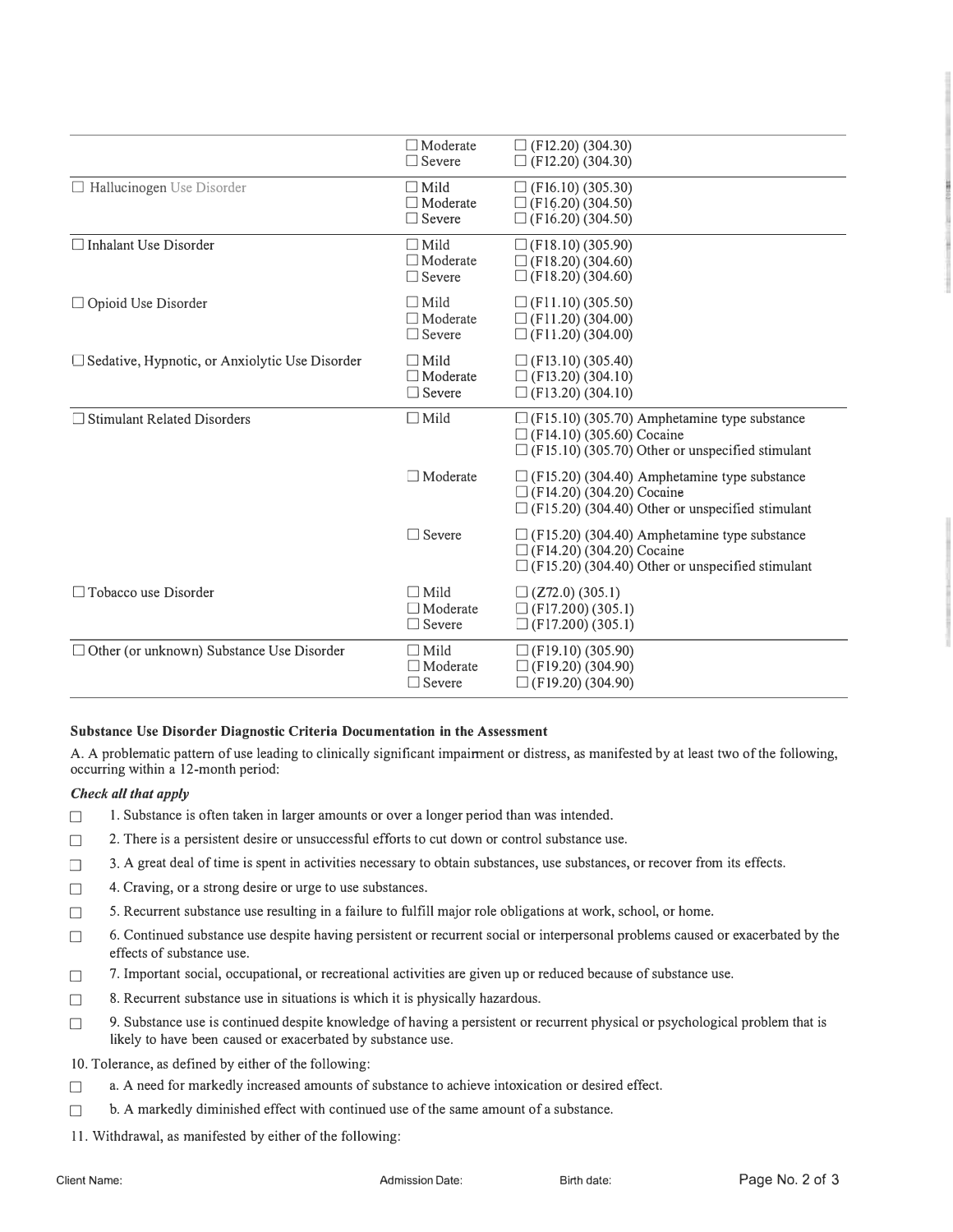- 11. Withdrawal, as manifested by either of the following:
- $\Box$  a. The characteristic withdrawal syndrome for a particular substance
- □ b. Alternative substance is taken to relieve or avoid withdrawal symptoms.
- □ Specify if: In early remission: After full criteria for substance use disorder were previously met, none of the criteria for substance use disorder have been met for at least 3 months but for less than 12 months (with the exception that, "Craving, or a strong desire or urge to use," may be met).
- D In sustained remission: After full criteria for substance use disorder were previously met, none of the criteria for substance use disorder have been mat at any time during a period of 12 months or longer (with the exception that Criterion, "Craving, or a strong desire or urge to use," may be met).
- $\Box$  Specify if: In a controlled environment: This additional specifier is used if the individual is in an environment where access to substances are restricted.

Current severity

- $\Box$  Mild: Presence of 2-3 symptoms.
- Moderate: Presence of 4-5 symptoms.

□ Severe: Presence of 6 or more symptoms.

| Counselor  |  |  |
|------------|--|--|
| Signature: |  |  |

**Supervisor Signature:**